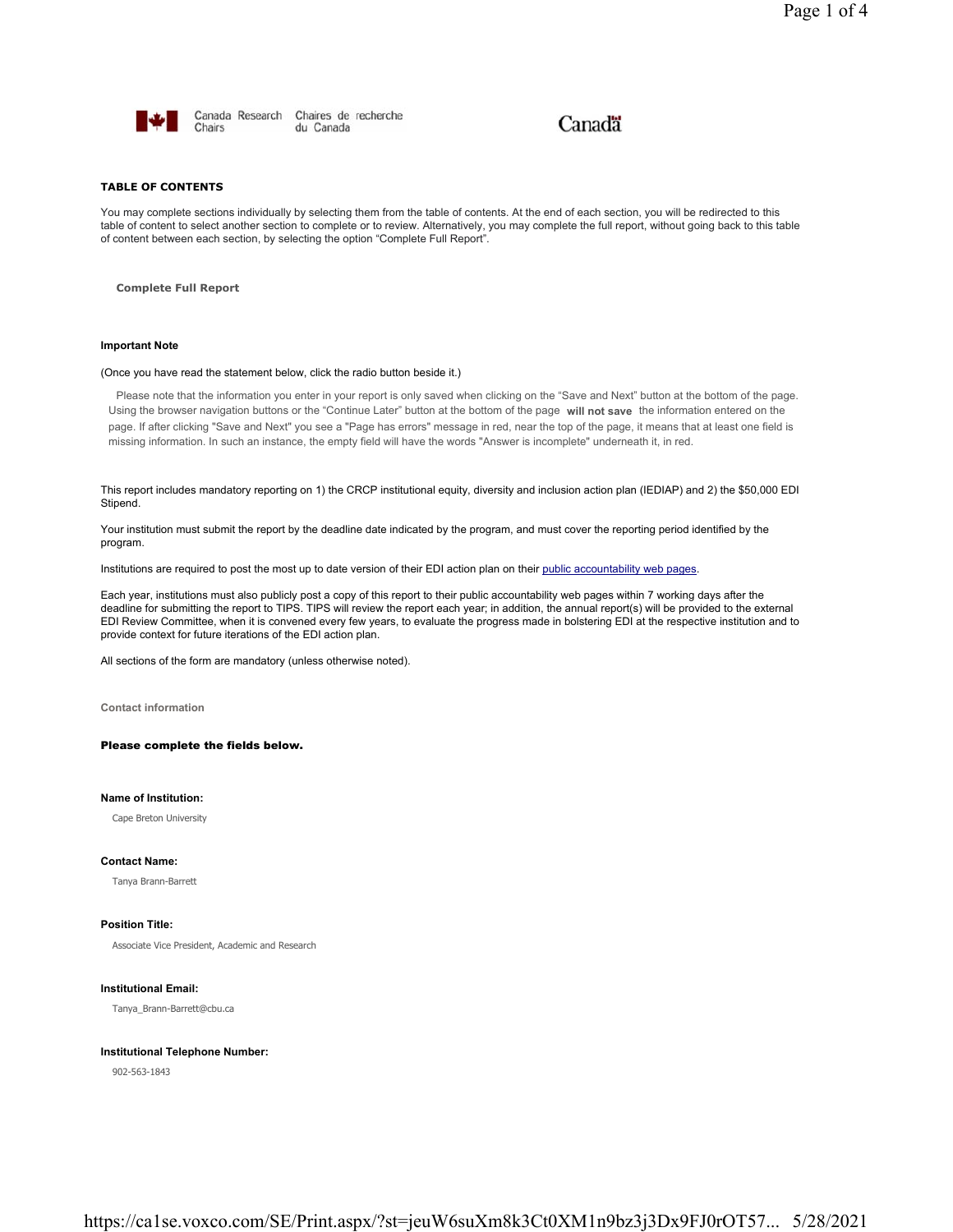## **The link for the EDI progress report and EDI Stipend report:**

https://www.cbu.ca/canada-research-chairs/

Does your institution have an EDI Action Plan for the CRCP?

No

#### **PART A: EDI Action Plan** - Reporting on Key Objectives Analyses, Systemic Barriers, Objectives and Indicators

In developing their action plans, institutions were required to conduct: 1) an employment systems review; 2) a comparative review; and 3) an environmental scan (see program requirements here). These assessments were required in order to identify the specific systemic barriers and/or challenges that are faced by underrepresented groups (e.g. women, persons with disabilities, Indigenous peoples and racialized minorities at the respective institution; institutions were then required to develop key S.M.A.R.T. (specific, measurable, aligned with the wanted outcome, realistic and timely) objectives and actions to address them.

Indicate what your institution's key EDI objectives are (up to six) as outlined in the most recent version of your action plan (either the one approved by TIPS or the one current under review by TIPS), as well as the systemic barriers/challenges identified that these objectives must address. Please note that objectives should be S.M.A.R.T. and include a measurement strategy. List the corresponding actions and indicators (as indicated in your institutional EDI action plan) for each objective, and outline: a) what progress has been made during the reporting period; b) what actions were undertaken; c) the data gathered; and d) indicators used to assess the outcomes and impacts of the actions. Please note that indicators can be both quantitative and qualitative and should be specific. Outline next steps and use the contextual information box to provide any additional information (e.g. course correction, obstacles, lessons learned, etc.) for each objective.

## **Key Objective 1**

If the answer to the previous question was 'yes', indicate how much of the funding was spent on this key objective and specifically what the funds were spent on.

## **Key Objective 2**

If the answer to the previous question was 'yes', indicate how much of the funding was spent on this key objective and specifically what the funds were spent on.

## **Key Objective 3**

If the answer to the previous question was 'yes', indicate how much of the funding was spent on this key objective and specifically what the funds were spent on.

## **Key Objective 4**

If the answer to the previous question was 'yes', indicate how much of the funding was spent on this key objective and specifically what the funds were spent on.

#### **Key Objective 5**

If the answer to the previous question was 'yes', indicate how much of the funding was spent on this key objective and specifically what the funds were spent on.

## **Key Objective 6**

If the answer to the previous question was 'yes', indicate how much of the funding was spent on this key objective and specifically what the funds were spent on.

## **Reporting on EDI Stipend objectives not accounted for in Part A**

#### **Instructions:**

- Institutions with EDI Action Plans, use this section to report on EDI Stipend objectives that are not accounted for in Section A.
- Institutions without EDI Action Plans, use this section to report on EDI Stipend objectives.

#### **Objectives associated with your institution's EDI Stipend application**

**Table C1.** Provide information on the objectives associated with your institution's EDI Stipend application, including the funding and timelines, for the reporting period.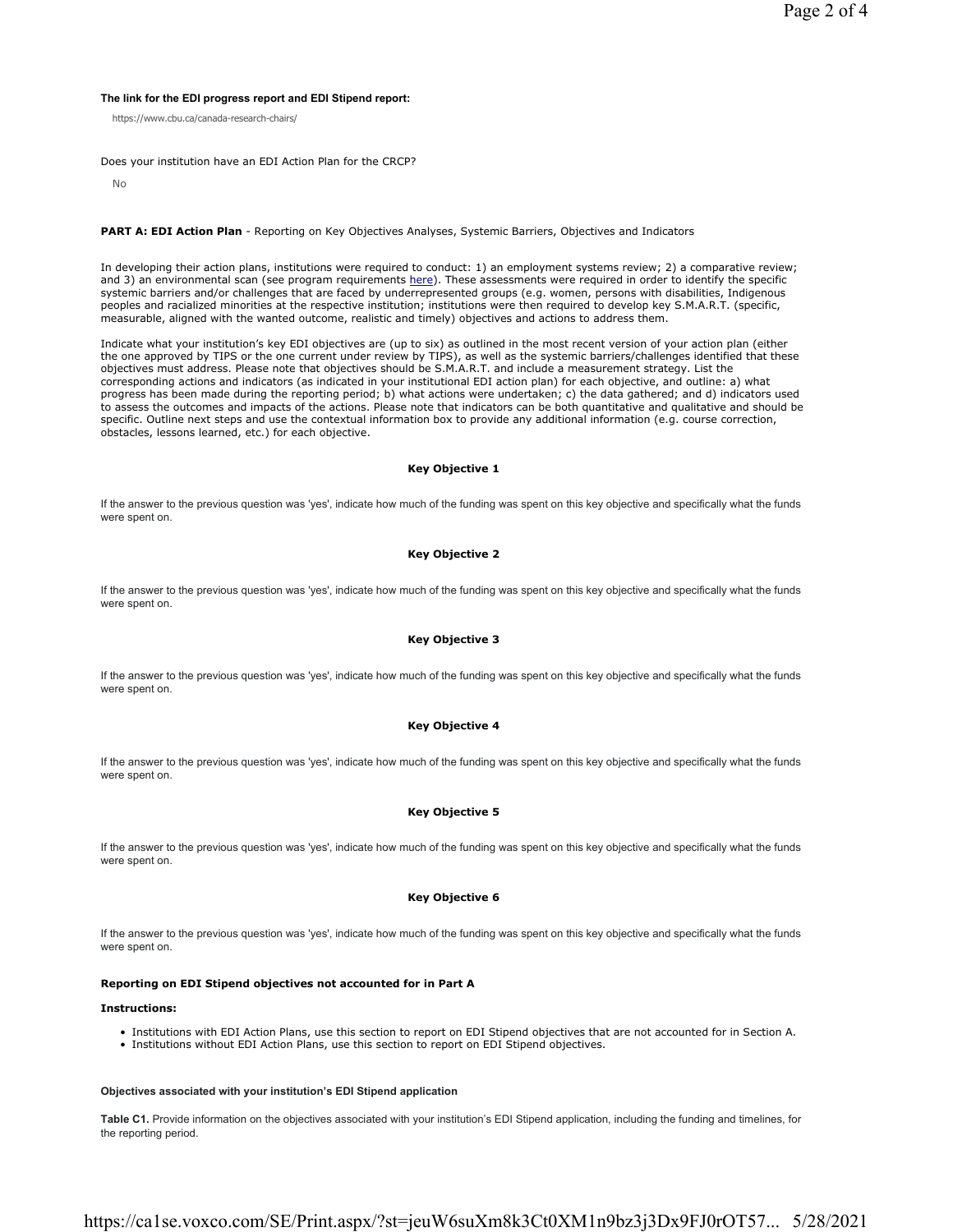## **EDI Stipend Objective 1**

#### Indicate the S.M.A.R.T. (specific, measurable, aligned with the wanted outcome, realistic and timely) objective(s) towards which this funding has been directed:

Objective: Creation and Implementation of a CRC Management System. By end of February 2022 (adjusted from 2021), CBU's Senior Leadership Team will have adopted a CRC management system that 1) is informed by first person experience of chairholders and CRC committee members through an environmental scan, 2) identifies and responds to inequities in resource-allocations to chairholders, and 3) is fully supported by best practices to ensure that candidates from the four designated groups<br>(FDGs) are not disadvantaged during any of step of the s

## Indicator(s): Describe indicators, as presented in the EDI Stipend application, and how they are calculated.

Success of this initiative will be achieved with the adoption and implementation of a CRC management system that addresses the disadvantages currently experienced by individuals from the FDGs in accessing and benefiting from the program. Long-term success will be measured by assessing the program and reflecting on the following questions: 1) has the CRC management system been fully adhered to? 2) has CBU been successful in meeting CRC EDI targets? 3) are supports and compensation disbursed equitably?, and 4) are the CRC management systems transparent and understood?. To assess these aspects, CBU's Office of Research and Graduate Studies will conduct a follow-up environmental scan in 2023 (adjusted from 2022).

#### Progress: Describe results observed, including indicator results, outcomes, impacts. Include timelines (start and end dates).

Work is underway and on-schedule to present CBU's CRC Management Plan by end of 2021, with the expectation that it will be fully adopted by the university's Senior Leadership Team by February 2022. To date, we have achieved 80% participation rate from CRC Chairholders, and expect to achieve 100% in the coming weeks. Interviews with chairholders have provided important insight into current practices, and will inform the new management plan. We have reviewed existing procedures<br>and have identified policy gaps which will be included in t

## Outline the total expenditures below:

| Total funds of EDI stipend spent on the objective: | 50000 |
|----------------------------------------------------|-------|
| Institutional commitment (if applicable):          |       |
| Total funds spent:                                 |       |

#### Indicate in the table below any leveraged cash or in-kind contributions provided by your institution:

| Amount S | Source / Type (cash or in-kind) |
|----------|---------------------------------|
| 5000     | CBU in-kind                     |
|          |                                 |

#### **Table C2. EDI Stipend Impact Rating**

Please rate the extent of the impact the EDI Stipend has had on your institution in meeting this objective as identified in your application, for the reporting period:

Major impact (the EDI Stipend had a major impact on achieving progress)

#### Provide a high level summary of how the stipend was used:

The stipend was used to extend the term position of CBU's Project Manager, EDI Capacity Building, specifically to carry out the work as outlined in the stipend application. The work remains underway with the expectation that the CRC Management System will be ready for implementation by December 2021.

#### Do you have other objectives to add?

No

## **Additional Objectives (if applicable)**

**Table C1.** Provide information on the objectives associated with your institution's EDI Stipend application, including the funding and timelines, for the reporting period.

## **EDI Stipend Objective 2**

## EDI Stipend **Objective 3**

EDI Stipend **Objective 4**